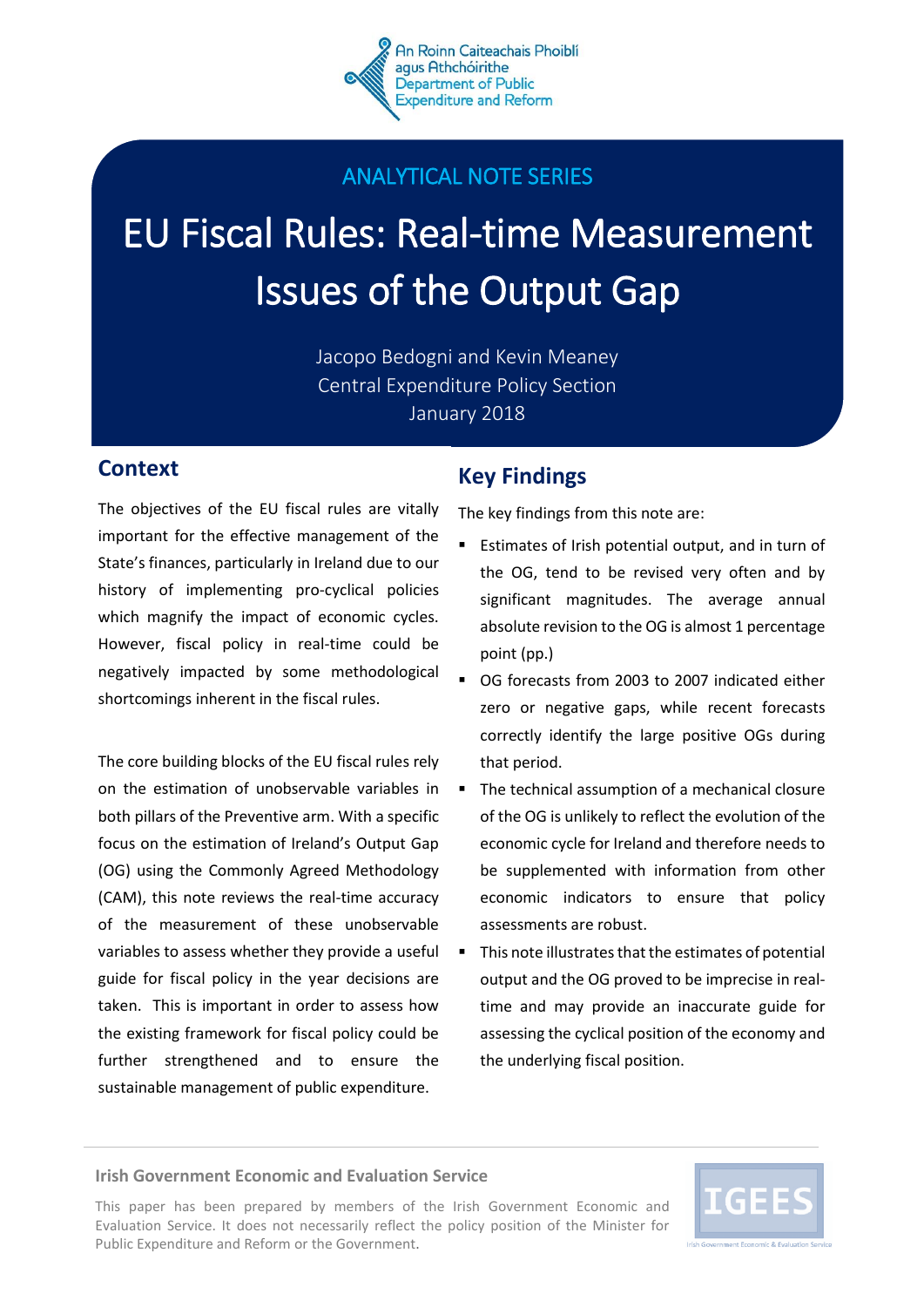## SECTION ONE

#### **Overview of the EU fiscal rules.**

As a Member State of the European Union, Ireland is subject to the fiscal rules of the Stability and Growth Path (SGP), which is made of the Preventive and the Corrective arms. After leaving the Corrective arm of the SGP in 2015 (i.e. 3% of GDP deficit), Ireland entered the Preventive Arm in 2016. The EU fiscal rules were also put into national law with the Fiscal Responsibility Acts 2012 and 2013. The Structural Balance (SB) and the Expenditure Benchmark (EB) are the two key pillars of these rules<sup>1</sup>. Based on these, the EU Commission assess Member States' fiscal policies and their compliance with the rules. The SB is linked to the Medium-term Budgetary Objective (MTO) which is a country specific target level for the Government budgetary position set in structural terms, that is, stripping out cyclically-driven tax revenue and expenditure, and one-offs measures from the General Government Balance (GGB). If a Member State is not at its MTO, as is currently the case for Ireland, improvements in the SB must be achieved on an annual basis until this is reached. These are set at > 0.5% of potential GDP as a benchmark, but they can vary depending on the debt level and macroeconomic conditions.

The EB is a complementary rule to the SB rule. It limits growth in public expenditure to support the achievement of the MTO. The EB addresses fiscal

**.** 

policy by managing the year-on-year real growth in government expenditure, by which it limits expenditure growth to the medium-term potential growth rate of the economy. A convergence margin is also subtracted if the country is not at its MTO to secure progress towards the achievement of the MTO. Discretionary revenue measures can be used to increase expenditure above the limit set by the EB. The EB excludes some elements of expenditure that are not considered to be fully under the control of Government, such as debt interest payments, Government spending on EU programmes and cyclical unemployment expenditure. In addition, government gross fixed capital formation is averaged over a 4-year period. In assessing compliance, it has recently been agreed that one-off measures for expenditure and revenue are excluded from the calculation of the EB. The concept of fiscal space, which is widely used in Ireland in debate on fiscal policy, is derived from the calculation of the EB. Fiscal space is defined in this context as the gap between existing expenditure plans on a no-policy change basis and the projected permitted growth in expenditure and discretionary revenue reducing measures. As referred to above, discretionary revenue-raising measures can increase fiscal space.

Fiscal rules are a very important tool for fiscal policy. They have played a major role in underpinning the restoration of Ireland's public

<sup>&</sup>lt;sup>1</sup> From 2016 to 2018, Ireland is also subject to a transitional debt rule which requires sufficient advancement (defined by the Minimum Linear Structural Adjustment (MLSA)) towards compliance

with the debt benchmark (60% of GDP) at the end of the transition period.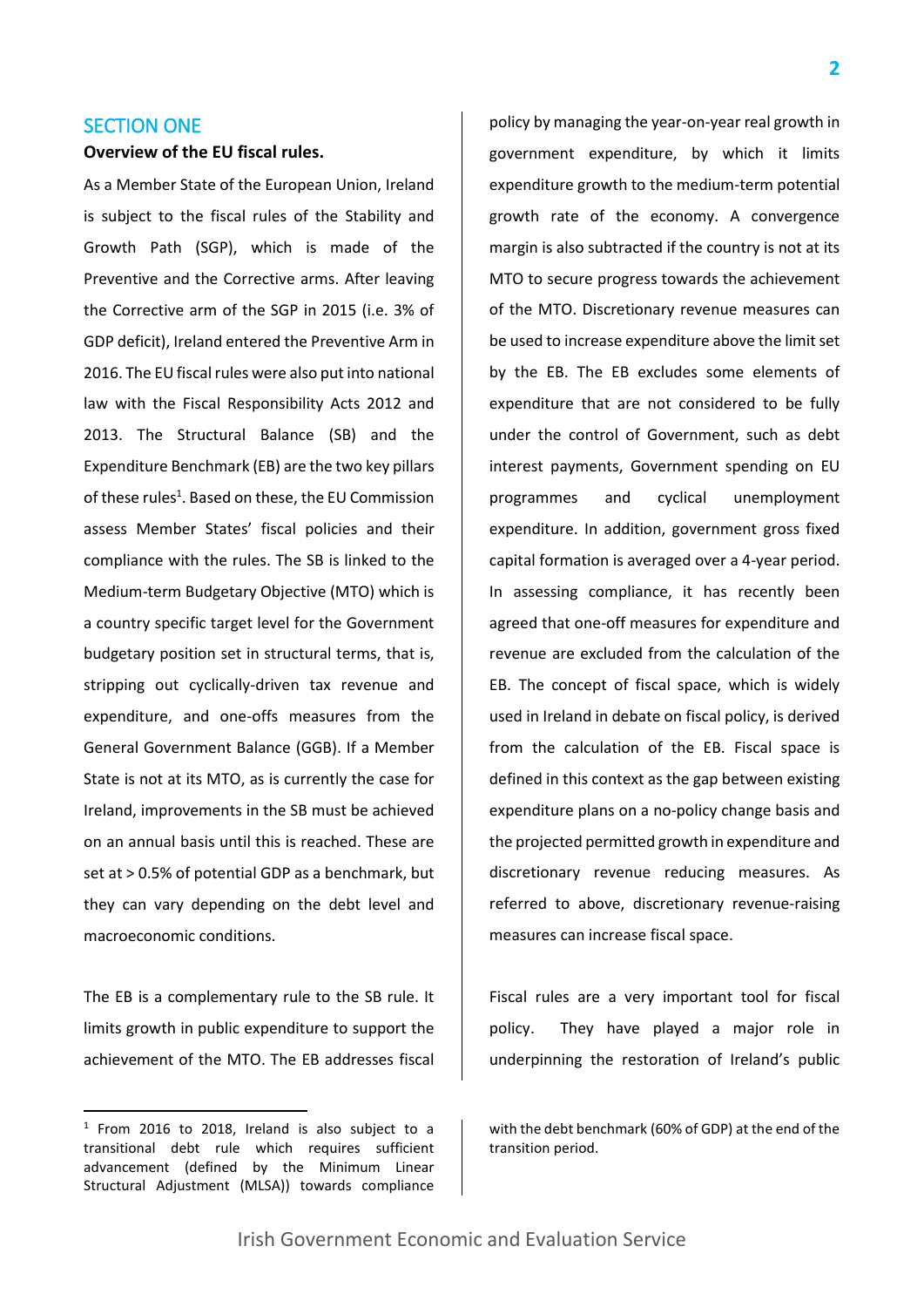finances. If properly designed, these can mitigate the tendency to accumulate excessive deficits by Governments. They also can be utilised to promote counter-cyclical fiscal policy and stable public finances<sup>2</sup>.

## SECTION TWO

**The building blocks of the EU fiscal rules: potential output and the output gap** 

The objectives of the EU fiscal rules are of particular importance and should be strongly recognised, especially in Ireland in light of the experience of large unsustainable and pro-cyclical expenditure increases and tax reductions in advance of the crisis. However, fiscal policy could be negatively impacted by some shortcomings of the current fiscal rules, particularly in relation to some elements of the methodological approach underlying the estimation of potential output and the OG.

The EU fiscal rules are based on economic variables which are not observable and must be estimated using several statistical and econometric methods. The SB is calculated by adjusting the GGB for the effects of the economic cycle and one-off measures such as bank recapitalisations<sup>3</sup>. The cyclical adjustment of the GGB is done using an estimate of the OG, the difference between

 $\overline{a}$ 

potential output and actual output, expressed as a percentage of potential output. The OG is a measure of the cyclical position of the economy, which is important not only for budgetary surveillance purposes but more generally for macro management of the economy and the State's finances. If the OG is negative there is assumed to be economic slack in the economy, while the economy is assumed to be at risk of overheating if the OG is positive.

Potential output can be defined as that "sustainable" level of output which is produced when the factors of production (capital, labour and productivity) are employed at their equilibrium levels. This output level is associated with constant inflation. As potential output is unobservable, it must be estimated using econometric approaches. The Commission estimates potential output using a Cobb Douglas production function approach: Y\*  $= L^{*\alpha} K^{1-\alpha}$  TFP\*. Where L\* and TFP\* are the "normal"/equilibrium/trend levels of the labour input and total factor productivity, while K is the net fixed capital stock. The output elasticity of labour is  $\alpha$ , while (1- $\alpha$ ) is the output elasticity of capital.

Given that the capital stock is assumed to be fully utilised, to estimate potential output it is essential

<sup>2</sup> Bedogni and Meaney (IGEES, 2017) show by ways of indicative counterfactual scenarios that Ireland would have followed a more counter-cyclical expenditure policy during the pre-crisis period if the EB had been in place.

 $3$  Algebraically, SB = (GGB/Y) - CBC – OFM, where GGB is the General Government Balance expressed in nominal

terms; Y is nominal GDP; OFM are one-off measures (% of Y) and CBC is the cyclical budgetary component. CBC is calculated as the product of the semi-elasticity of the budget balance to the cycle ( $\varepsilon$ ) and the output gap (OG). The value of the semi-elasticity is set at 0.53, while the OG is calculated as the difference between actual GDP (Y) and potential GDP (Y\*).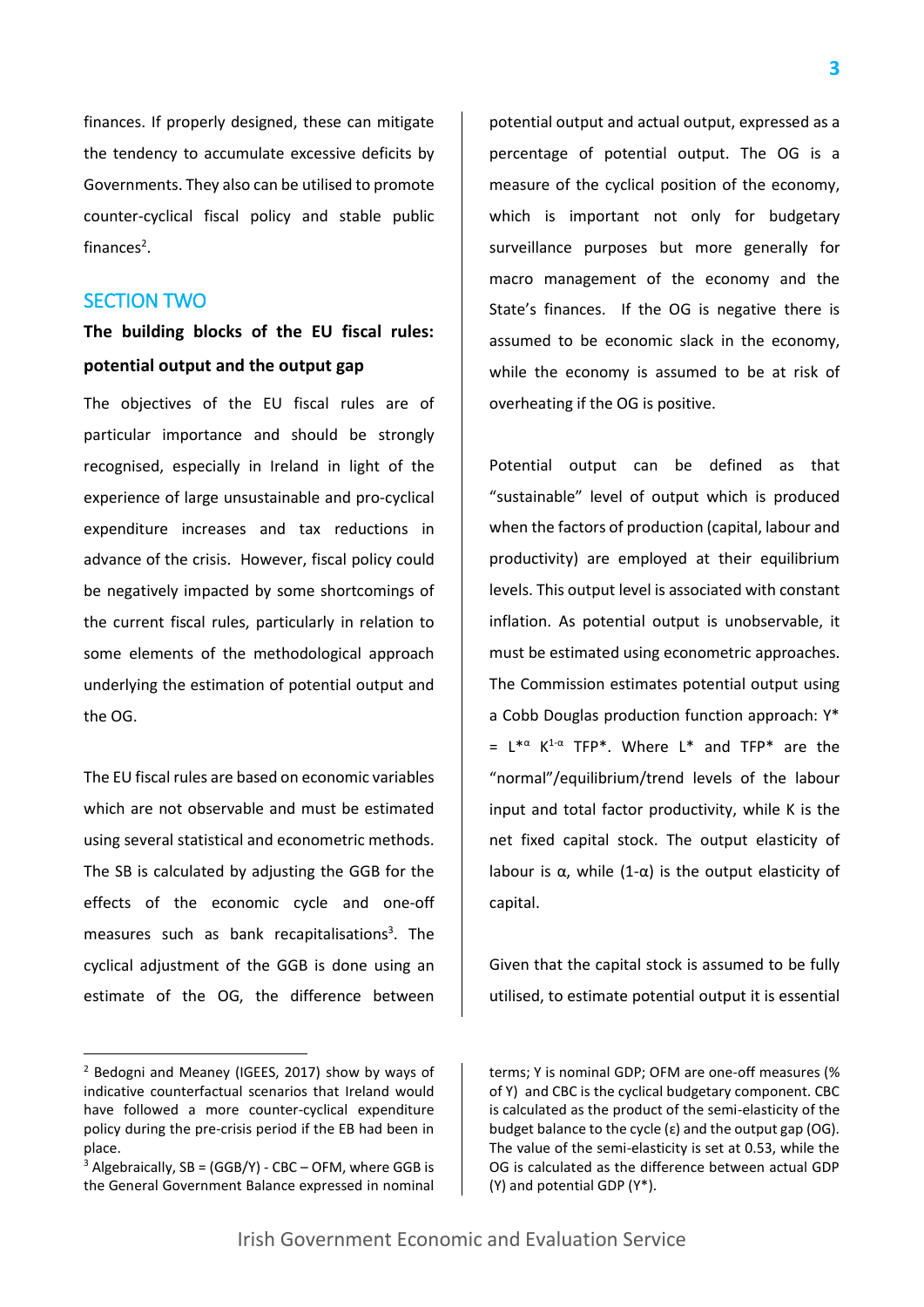to produce estimates of two economic variables: the non-accelerating wage rate of unemployment (NAWRU) and trend TFP. The trend values of TFP (TFP\*) are estimated using a bivariate Kalman filter. This is an update from the previously used univariate Hodrick-Prescott (HP) filter that extracts the unobserved cyclical component of TFP using the information contained in an index of capacity utilisation (Capacity Utilisation Business Survey (CUBS)). This approach is based on the assumption that capacity utilisation and the cyclical component of TFP are highly correlated (they tend to co-move) and therefore the capacity utilisation index possesses valuable information on the business cycle. However, for Ireland the CUBS has not been collected since 2008, and as result the series is linearly projected within the model.

On the other hand, the calculation of the labour input (trend hours worked) depends on the NAWRU<sup>4</sup>. The NAWRU calculation is in turn built on the macroeconomic relationship between wage inflation and unemployment gap that is predicted by the Phillips curve. This relationship indicates that when the economy is at potential, there is no output gap, economic resources are fully utilised (full employment) and sustainable non-inflationary growth is produced. This state is associated with constant wage inflation. By contrast, inflation would increase if output (unemployment) is above (below) potential and decrease if output

<sup>4</sup> The trend labour input L\* is calculated in the following way:  $L^* = (WPOP * TPART * (1 - NAWRU)) * THOU;$ where WPOP is the working age population (aged 15 to 74); PART are the trend participation rates (HP filtered);

**.** 

(unemployment) is below (above) its equilibrium level. While theoretically appealing, NAWRU estimates, particularly in the case of Ireland but not specific to it appear to be pro-cyclical as they track the actual unemployment rate quite closely. Procyclical estimates of the NAWRU in turn translate into pro-cyclical figures of potential output.

### SECTION THREE

## **Data revisions and real-time estimates of the OG**

Data revisions are a standard challenge arising in macroeconomic analysis generally. This issue is compounded for Ireland given the magnitude of the revisions that have on occasion arisen. There is also potential for the uncertainty arising from this issue to be further compounded by the application of complex econometric methodologies and techniques to macroeconomic data.

Estimates of potential output for Ireland, and in turn of the OG, tend to be revised very often and by significant magnitudes (as large as the size of the OG). Particular difficulties arise with regards to real-time estimates which are crucial in guiding the conduct of fiscal policy at the time that fiscal assessments are particularly relevant to the consideration of policy options.

NAWRU is the equilibrium level of unemployment that is consistent with stable wage inflation; THOU are the trend average hours worked (HP filtered).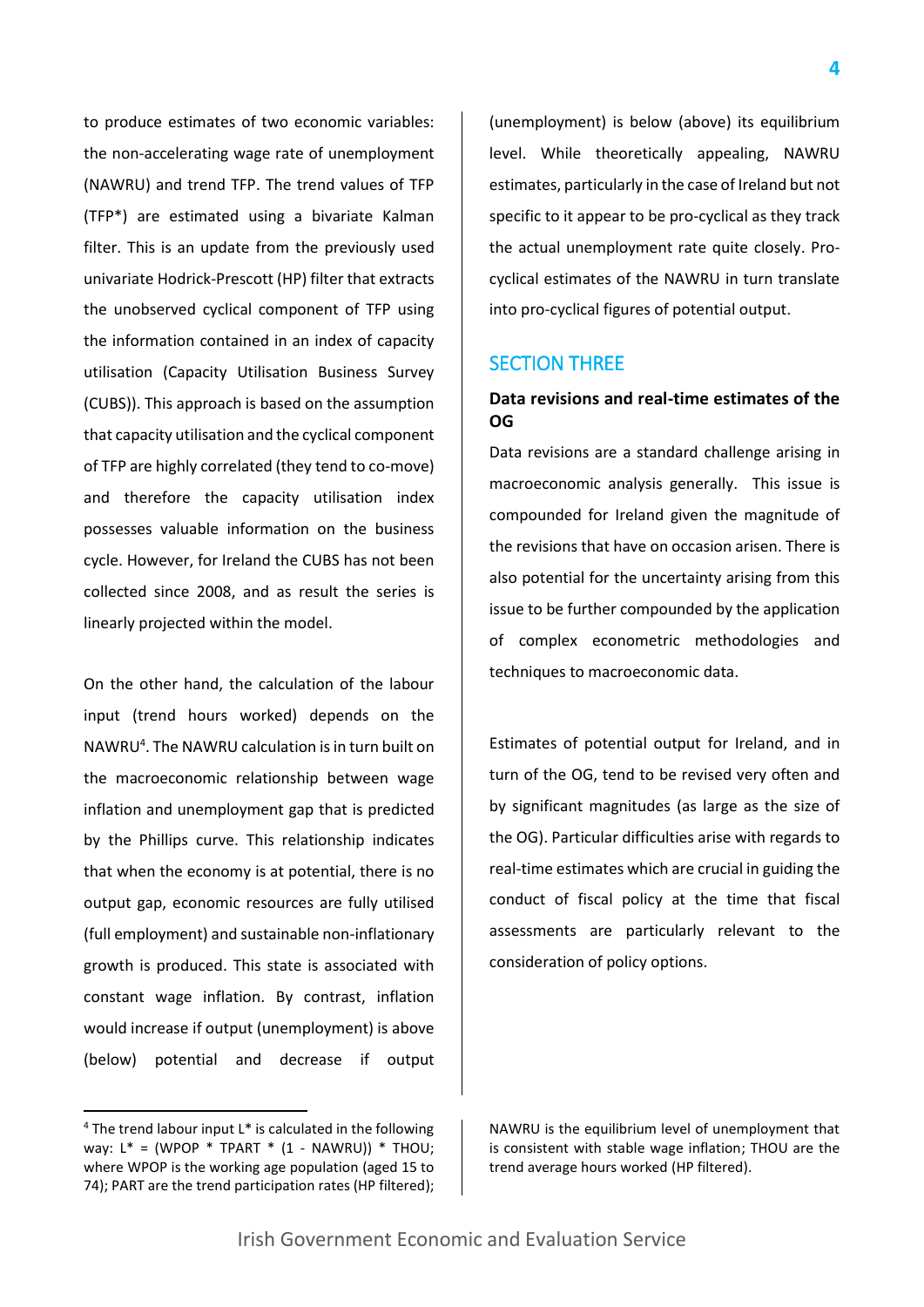## **Large annual revisions in Output Gap estimates**

**Figure 1: Output Gap and NAWRU Annual** 



OG 1 year later revision (Spring t+1 - Spring t) OG Avg annual revision 2003-2016 Nawru 1 year later revision

Source: CIRCABC website and Authors' calculations.

Figure 1 highlights the uncertainty of the Commission's estimates of the Irish OG. The figure shows 1 year later absolute revisions (spring t+1 – spring t) of any given year t from 2003 to 2016. As an example, the first point from the left indicates that with the 2004 Spring forecast the 2003 OG was revised by 1.4 pp compared to its real-time estimate (of 2003 in 2003). The second point from the left indicates that with the 2005 Spring forecast the 2004 OG was revised by 1 pp compared to its real time estimate (of 2004 in 2004), and so forth. On average, every next year t+1, previous year t estimates of year t are revised by almost 1 pp (average annual absolute revision). Over 2003- 2016, the root-mean square error of revisions (an additional measure of variability) is 1.2 percent of potential GDP. Revisions to OG estimates correlate

<sup>5</sup> This issue is not unique to the Commission's harmonised methodology. For example, estimates of other institutions such as the IMF and the OECD based

**.** 

with revisions to NAWRU's suggesting that these are an important driver of the variability of OG estimates. The high volatility of revisions observed at turning points such as in 2008 highlights how the current methodology struggles to detect their occurrence. Nonetheless, OG estimates feed into estimates of the SB, which in turn make it difficult to accurately assess in real-time the structural position of the public finances.

#### -4 -3 -2  $C_{-1}^{0}$  $80$  $\frac{1}{2}$ 2 3 4 5 6 2003 2004 2005 2006 2007 OG (% pot. GDP) 2003 SPRING <del>2000</del> 2004 SPRING 2005 SPRING<br>2006 SPRING 2007 SPRING 2016 SPRING  $-2016$  SPRING 2017 SPRING **Unreliability of real-time estimates Figure 2: Output Gap estimates for 2003-2007 over time**

Source: CIRCABC website

An analysis of the Commission's estimates of the Irish OG, which is shown in Figure 2, draws attention to the difficulties in correctly identifying in real-time the cyclical position of the Irish economy. For example, at the time when the economy was experiencing overheating (from 2000 to 2007), OG estimates did not provide useful policy guidance.<sup>5</sup> Each round of spring forecast

on alternative methodologies also showed a broadly closed OG during the boom years.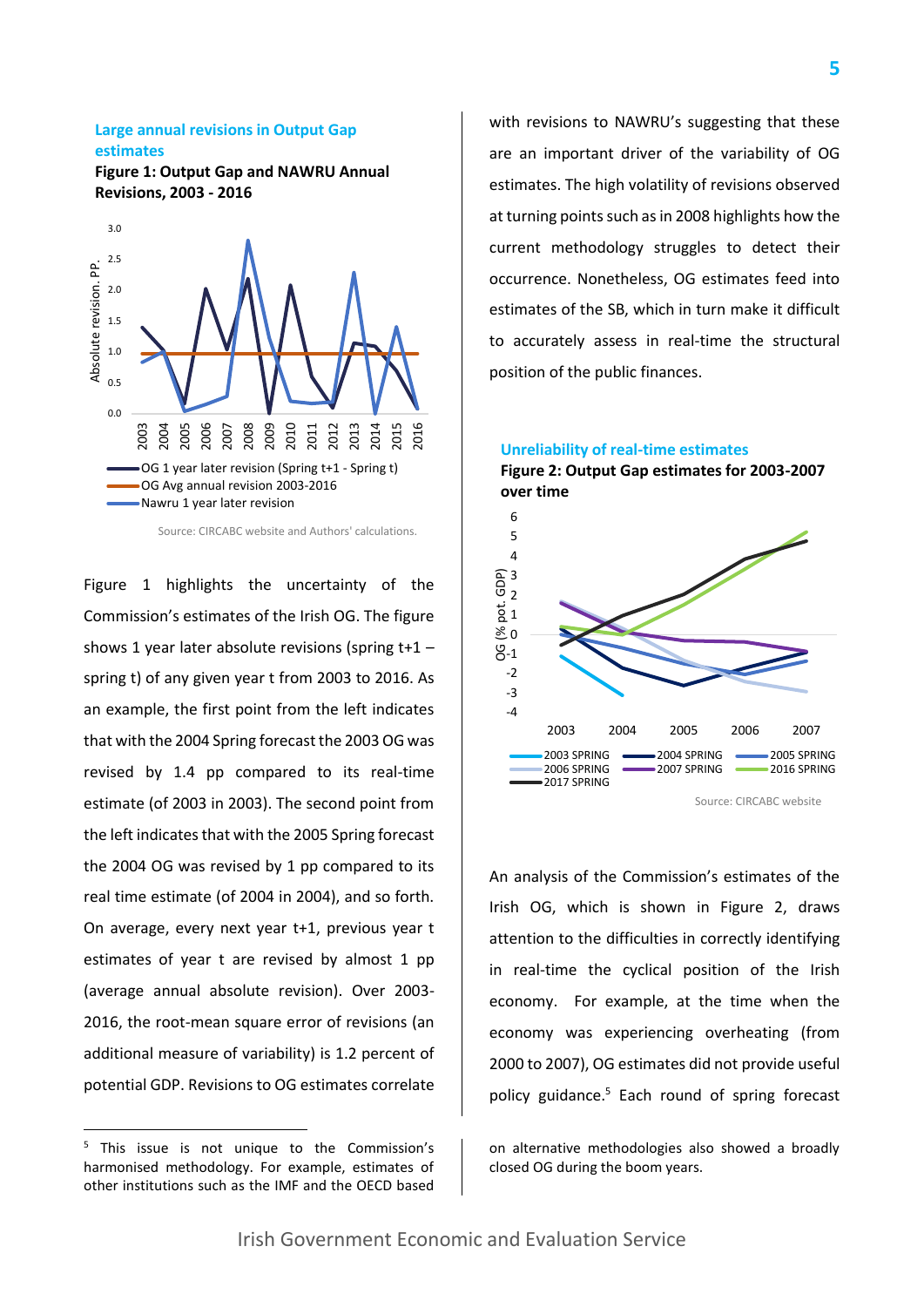produced over the period 2003-2007 indicated that the OG was either zero or negative. Conversely, the two latest rounds of forecast (2016-2017) correctly identify the positive OGs which occurred during that period. Furthermore, when the economy was in a recession (from 2008 to 2014) real-time estimates were more pessimistic than current estimates for this period. For example, according to the 2009 spring forecast, the OG in 2009 was -7.2%, therefore a very negative output gap. However, the same figure was revised to -5.7% in 2011 and eventually to - 4.3% in the 2017 spring forecast.

## **Assessments of the cyclical position of the Irish economy in the near future**

Work has been undertaken at EU level over time to improve and enhance the Commission methodology. However, better estimates of the OG arising from this process need to be complemented by other measures and indicators in order to accurately assess the cyclical position of the economy. For example, housing market indicators and growth rates of the construction sector could indicate that there could be some risk

1

of overheating of the economy in the near future. However, the latest 2017 EU Autumn forecast project that a positive OG is now closing as the Irish economy is cooling down and returning to its potential level. Against the backdrop of the very substantial increase in public capital investment announced in Budget 2018, it is very important to seek to ensure that the likely cyclical position of the economy is more accurately assessed given, for example, that empirical studies find that public investment shows the highest short-term fiscal multiplier. 6

In addition it is important to note that different bodies make different judgments as to the cyclical position of the economy. This is evident, for example, from Figure 3, which displays the OG estimates for the period 2016-2018 produced by the OECD, IMF and the European Commission  $(EC)^7$ .

<sup>&</sup>lt;sup>6</sup> For a review of the recent literature on fiscal multipliers see Batini N., Eyraud L., Forni L., and Weber A. (2014) "Fiscal Multipliers: Size, Determinants, and Use in Macroeconomic Projections," IMF Technical Notes and Manuals, Fiscal Affairs Department, Washington: International Monetary Fund.

 $<sup>7</sup>$  In the same way as the EC, the OECD also relies on a</sup> production function (PF) approach. However, the method used by the OECD differs substantially with regard to the concept of structural unemployment that is employed. For the OECD, this relates to the NAIRU (non-accelerating inflation rate of unemployment) which is the equilibrium level of unemployment that is

consistent with stable price inflation equal to the official targets of monetary authorities. Furthermore, human capital is introduced as a third factor of production. On the other hand, the IMF adopts a wide range of different methods such as the PF method and statistical multivariate filters that depend on the specific country under consideration. For more information on the IMF's approaches see Alichi A., Bizimana O., Domit S., Fernandez Corugedo E., Laxton D., Tanyeri K.,Wang H., and Fan Zhang F. "Multivariate Filter Estimation of Potential Output for the Euro Area and the United States", IMF working paper, WP/15/253.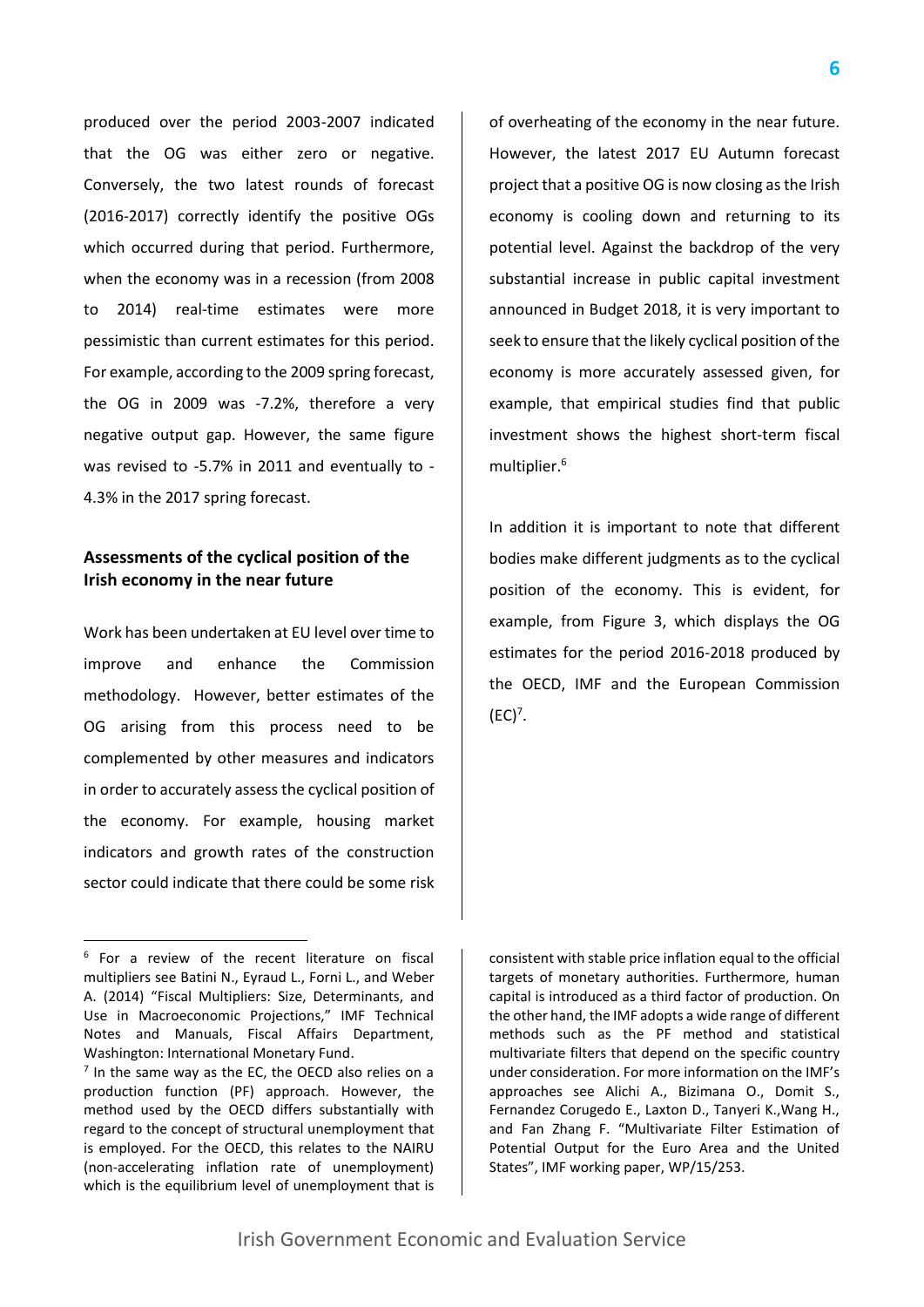#### **Heterogeneity of estimates**





The OECD estimated a positive OG in 2016 (1.4%), which is forecast to increase in 2018 (2%), suggesting a further acceleration of the economy. IMF estimates indicate that while the economy was already close to potential in 2016 (0.6%), the OG is estimated to become larger in both 2017 (1.1%) and 2018 (1%). Conversely, Commission's estimates predict convergence with GDP expected to get close to its potential in 2018 (0.6%). Domestically, the Irish Fiscal Advisory Council (IFAC) stated in its June 2017 Fiscal Assessment Report that "a more plausible path for the output gap would be that it is closed or slightly negative this year (2017), with potential overheating arising in future years should recent strong demand growth persist"<sup>8</sup> . These considerations were remarked on in IFAC's November 2017 report, which highlighted the odd profile of the CAM-

**.** 

based OG closing from a positive position (i.e. as if the economy were cooling down).

From this analysis it is clear that the use of different methodologies produces different estimates for the OG. While it is the case that estimates are model-based, it is also worth noting the extent to which the different assessments produced by the different forecasting bodies differ from each other which highlights the challenge involved in assessing the cyclical position of the economy and consequently the underlying fiscal position on a real-time basis.

#### **Mechanical Closure**





Returning to the Commission's approach, a final important assumption that is made is related to the mechanical closure of the OG by 2021 (see Figure 4). This assumption is informed by standard macroeconomic principles according to which an economy is expected to return to its equilibrium over the medium-term. In this regard, the

<sup>8</sup> Irish Fiscal Advisory Council (2017). Fiscal Assessment Report, June 2017. Dublin: Irish Fiscal Advisory Council